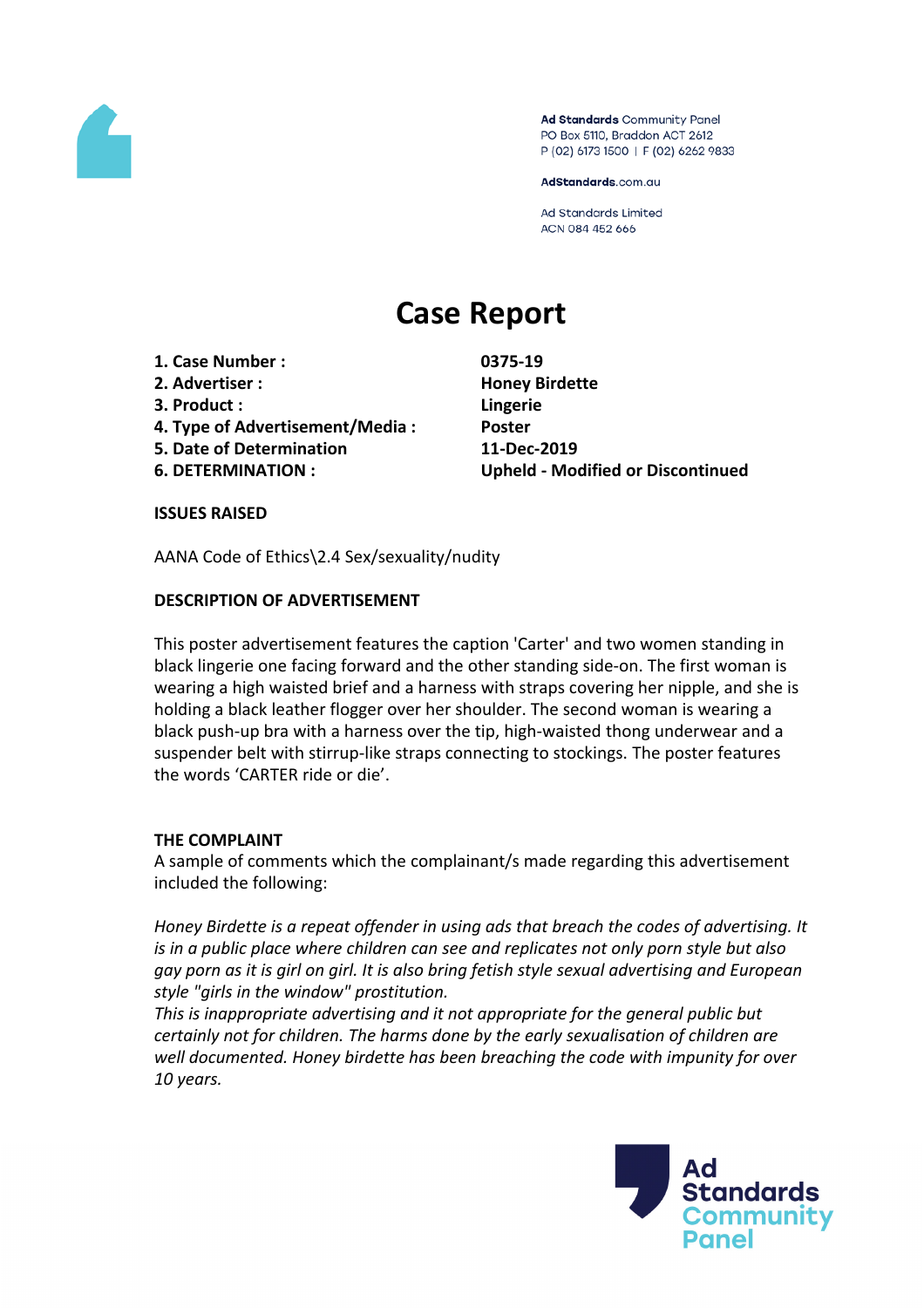

*The ads were on display in high traffic areas of the malls. In one centre, the ads formed the backdrop for a children's Santa parade. The ads are highly sexualised and indistinguishable from an ad for the sex industry (eg strip venue) and unsuitable for display in general public space, let alone places where children are specifically invited to participate in activities. Moreover, people are working in these spaces- people who have a right to work without being exposed to sexualised imagery. The space does not belong to the advertiser and the advertiser has no right to impose its porn-themed ads onto an all-age, non-consenting audience who are not its customers.*

# **THE ADVERTISER'S RESPONSE**

Comments which the advertiser made in response to the complainant/s regarding this advertisement include the following:

*Women being confident in their body does not equate to "porn".*

*And two women in an advertisement instead of a man and woman is not offensive because it is "not only porn style but also gay porn as it is girl on girl". This outdated attitude reinforces all the negative stigma surrounding women's bodies and the freedoms of choosing ones sexuality. It shames women who are confident and proud of being a woman. It shames lesbians. The national conversation and community standards have moved on from this homophobic and anti-women inference.*

*Why are we teaching young girls and women to be ashamed of their bodies? The female form not a matter of vulgarity or indecency.*

*I am entirely unapologetic for the confidence this campaign portrays and our choice to have two female models. No one should be shamed for their bodies or what they wear.*

*Honey Birdette is passionate about equal rights in advertising for women, whilst also respecting community values.*

*To be frank, I am not in the business of offending the customer or community. I am in the business of empowering women's bodies.*

*I will not and nor will our supporters succumb to anti-women hysteria and notions of a women bodies being prone to violence, assault or prostitution because of what they are wearing.*

*Honey Birdette is not a champion of explicit nudity, unequal power dynamics or overly sexualised poses in outdoor space and we are certainly not in the business of offending the community.*

*We care about women's rights, we care wholeheartedly about championing women and them embracing their bodies, not teaching them to be ashamed of them.*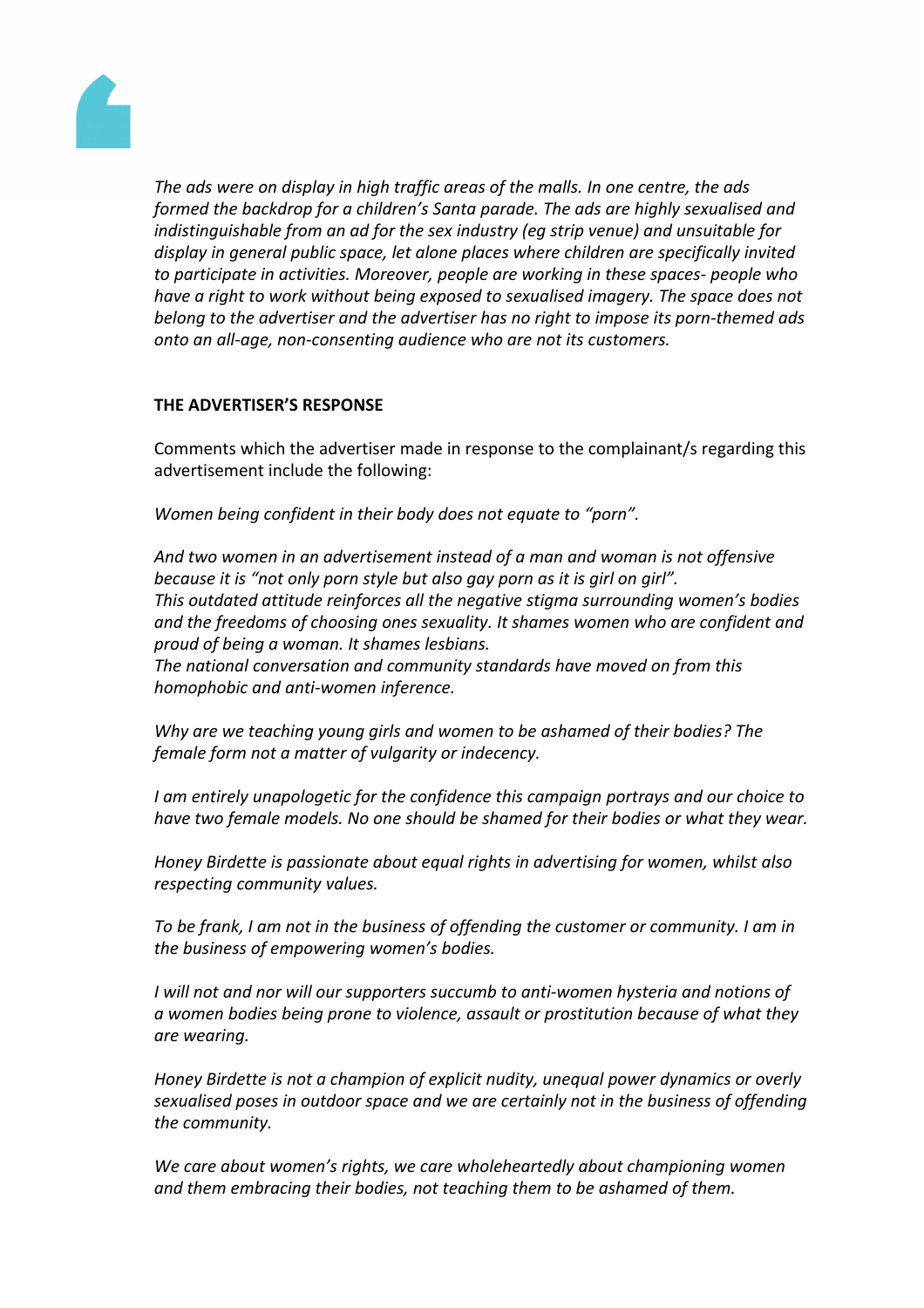

# **THE DETERMINATION**

The Ad Standards Community Panel (the Panel) considered whether this advertisement breaches Section 2 of the AANA Code of Ethics (the Code).

The Panel noted the complainants' concerns that the advertisement:

- are highly sexualised
- resembles images that would be seen in porn publications
- is inappropriate to be seen in full view of children

The Panel viewed the advertisement and noted the advertiser's response.

The Panel considered whether the advertisement was in breach of Section 2.4 of the Code. Section 2.4 of the Code states: "Advertising or Marketing Communications shall treat sex, sexuality and nudity with sensitivity to the relevant audience".

The Panel considered whether the advertisement contained sex, sexuality or nudity.

The Panel noted the Practice Note for the Code states:

"Images which are not permitted are those which are highly sexually suggestive and inappropriate for the relevant audience. Explicit sexual depictions in marcomms, particularly where the depiction is not relevant to the product or service being advertised, are generally objectionable to the community and will offend Prevailing Community Standards."

The Panel considered whether the images depicted sex. The Panel noted the dictionary definition of sex most relevant to this section of the Code of Ethics is 'sexual intercourse; sexually stimulating or suggestive behaviour.' (Macquarie Dictionary 2006).

The Panel considered that the depiction of two women in lingerie is not of itself a depiction of sexual intercourse, sexual stimulation or suggestive behaviour. The Panel noted the inclusion of the leather flogger, however considered that it was not depicted as though it was being used, and that there was no touching or interaction between the two women. The Panel considered that the advertisement as a whole did not contain sex.

The Panel considered whether the advertisement contained sexuality.

The Panel noted the definition of sexuality includes 'sexual character, the physical fact of being either male or female; The state or fact of being heterosexual, homosexual or bisexual; sexual preference or orientation; one's capacity to experience and express sexual desire; the recognition or emphasising of sexual matters'. The Panel noted that the use of male or female actors in an advertisement is not of itself a depiction of sexuality.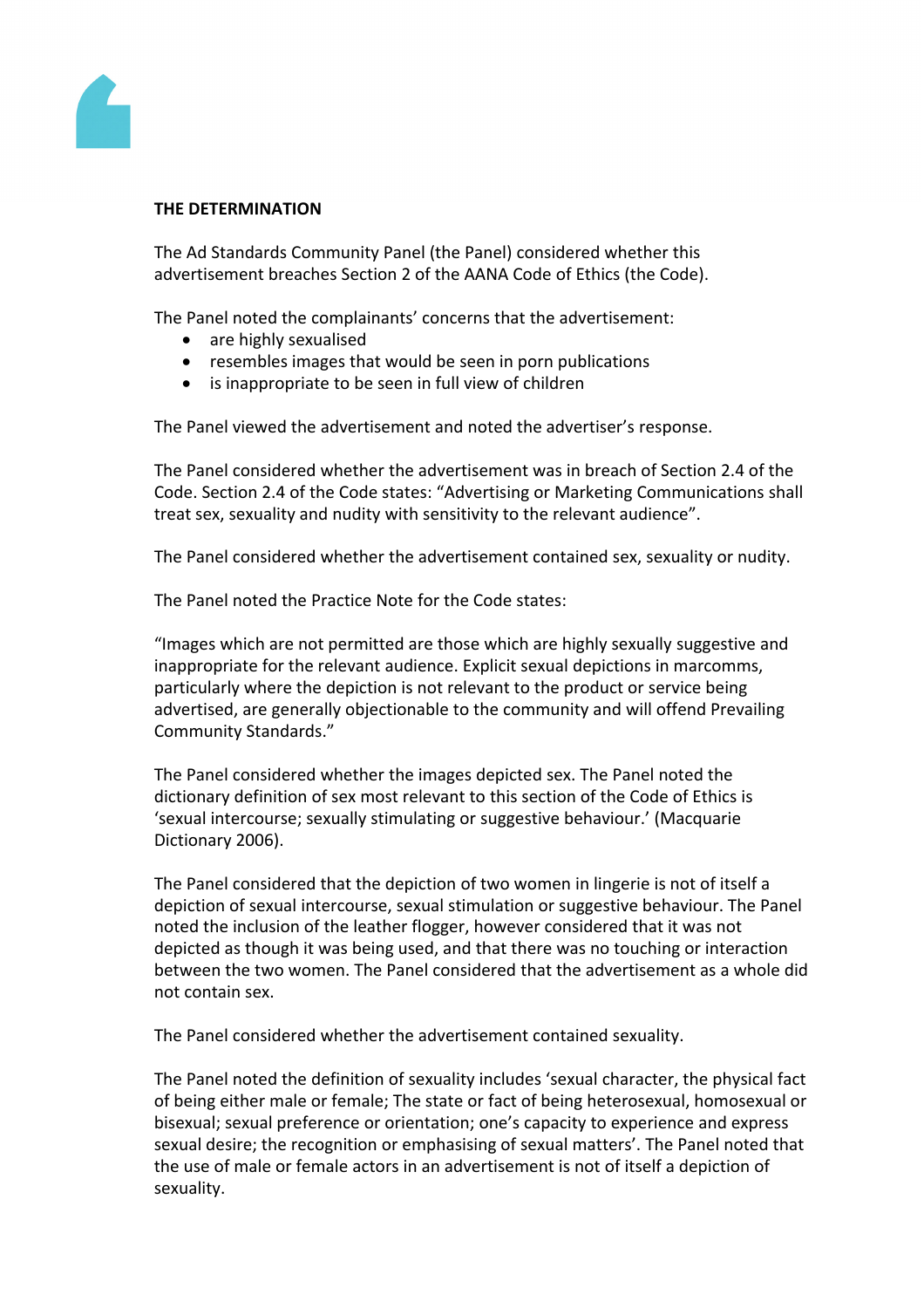

The Panel considered that the style of lingerie being promoted was highly sexualised and that this did add an element of sexuality to the advertisement. The Panel considered that the depiction of the women wearing this style of lingerie was relevant to the product being promoted. The Panel also noted the inclusion of the flogger and considered that the depiction of a sex toy added to the sexuality in the advertisement. The Panel also noted that the use of the phrase 'ride or die' in an advertisement where one of the women was wearing buckles and the other was holding a flogger was an emphasis of sexual matters. The Panel determined that the advertisement did contain sexuality.

The Panel considered whether the advertisement contained nudity and noted that the dictionary definition of nudity includes 'something nude or naked', and that nude and naked are defined to be 'unclothed and includes something 'without clothing or covering'. The Panel considered that the Code is intended for the Panel to consider the concept of nudity, and that partial nudity is a factor when considering whether an advertisement firstly contains nudity and secondly treats that nudity with sensitivity to the relevant audience.

The Panel noted that the lingerie worn in the advertisement is available for purchase at Honey Birdette, however considered that products must still be advertised in a manner that is suitable for advertising on the front window of a store that is located in a shopping centre. The Panel noted that the lingerie worn by the woman on the right covered her breasts and genitals. The Panel considered that the lingerie of the woman on the left exposed a large amount of the side of the woman's breasts. The Panel considered that the advertisement did contain nudity.

The Panel then considered whether the issues of sexuality and nudity were treated with sensitivity to the relevant audience.

The Panel considered the meaning of 'sensitive' and noted that the definition of sensitive in this context can be explained as indicating that 'if you are sensitive to other people's needs, problems, or feelings, you show understanding and awareness of them.' (https://www.collinsdictionary.com/dictionary/english/sensitive)

The Panel considered that the requirement to consider whether sexual suggestion is 'sensitive to the relevant audience' is a concept requiring them to consider who the relevant audience is and to have an understanding of how they might react to or feel about the advertisement – the concept of how subtle sexual suggestion is or might be is relevant to the Panel considering how children, and other sections of the community, might consider the advertisement.

The Panel noted that this image appears in store windows and considered that the relevant audience includes retail and service workers, people shopping in the Honey Birdette store and people who are not shopping at Honey Birdette but who are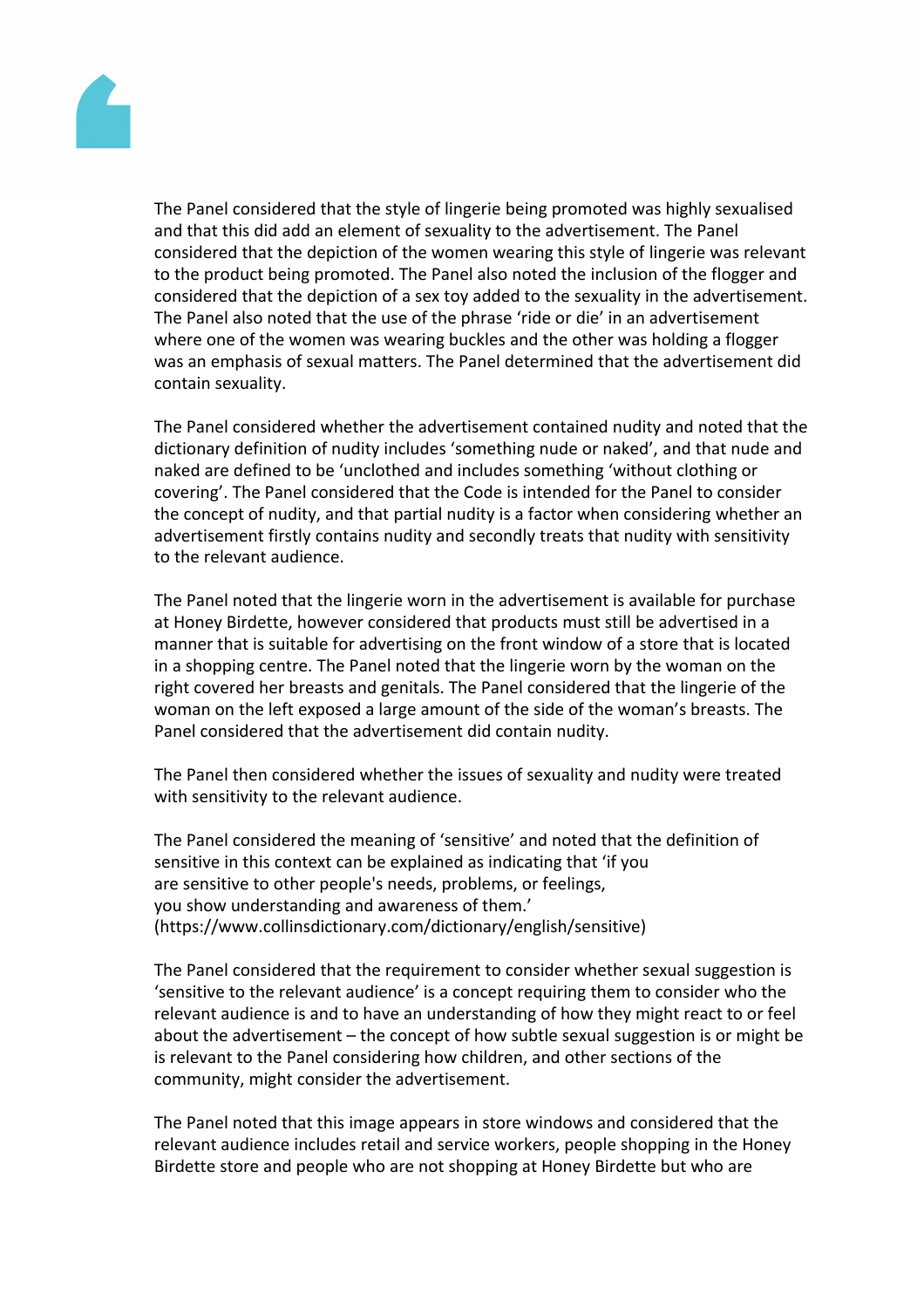

walking past the store, and that this last group would be broad and would include children.

The Panel noted that recent research into community perceptions found that the general community were more conservative than the Panel's determinations relating to sexual imagery and nudity in advertising, and that the level of concern over nudity and sexualised content in advertising has been increasing over the last 10 years (https://adstandards.com.au/sites/default/files/2007- 2017 community perceptions web.pdf).

The Panel noted they had considered a similar advertisement for the same advertiser in case 0491-18, in which:

"The Panel noted the underwear on the models, and considered that the women are well covered, the women's nipples and genitals are covered and the style of the underwear is similar to some contemporary fashions. The minority of the Panel considered that the advertisement is reflective of BDSM. The minority considered that such a depiction alluding to what some members of the community may consider to be extreme sexual practices is inappropriate for a broad audience. The majority considered that while the women's pose may be considered to be sexually suggestive, the imagery included on a poster that is visible to members of the community in a shopping centre is not explicit or graphically representative of sexual practices, and is not inappropriate for the relevant broad audience which would likely include children."

A minority of the Panel considered that consistent with the previous determination, the current advertisement's imagery is not explicit or graphically representative of sexual practices, and the sex toy is not prominent or shown in use. The minority of the Panel considered that the poses of the women were not sexualised and that the women were well covered. The minority of the Panel considered that children viewing the advertisement would view two women in black, strappy lingerie and would not understand the sexualised nature of the underwear or flogger. The minority of the Panel considered the phrase 'ride or die', and noted that the definition of the phrase is "a colloquial expression of extreme loyalty to someone or something" (https://www.dictionary.com/e/slang/ride-or-die/). The minority of the Panel noted that the phrase would be most familiar to young adults, and considered that in this context the phrase was used to express a close friendship, and was not a sexualised phrase.

However, the majority of the Panel considered that unlike case 0491-18, the lingerie of the woman on the left of the advertisement had a large amount of the side of her breast exposed and there was a greater level of nudity in the advertisement.

The Panel noted they had considered another similar advertisement for the same advertiser in case 0052-15, in which: